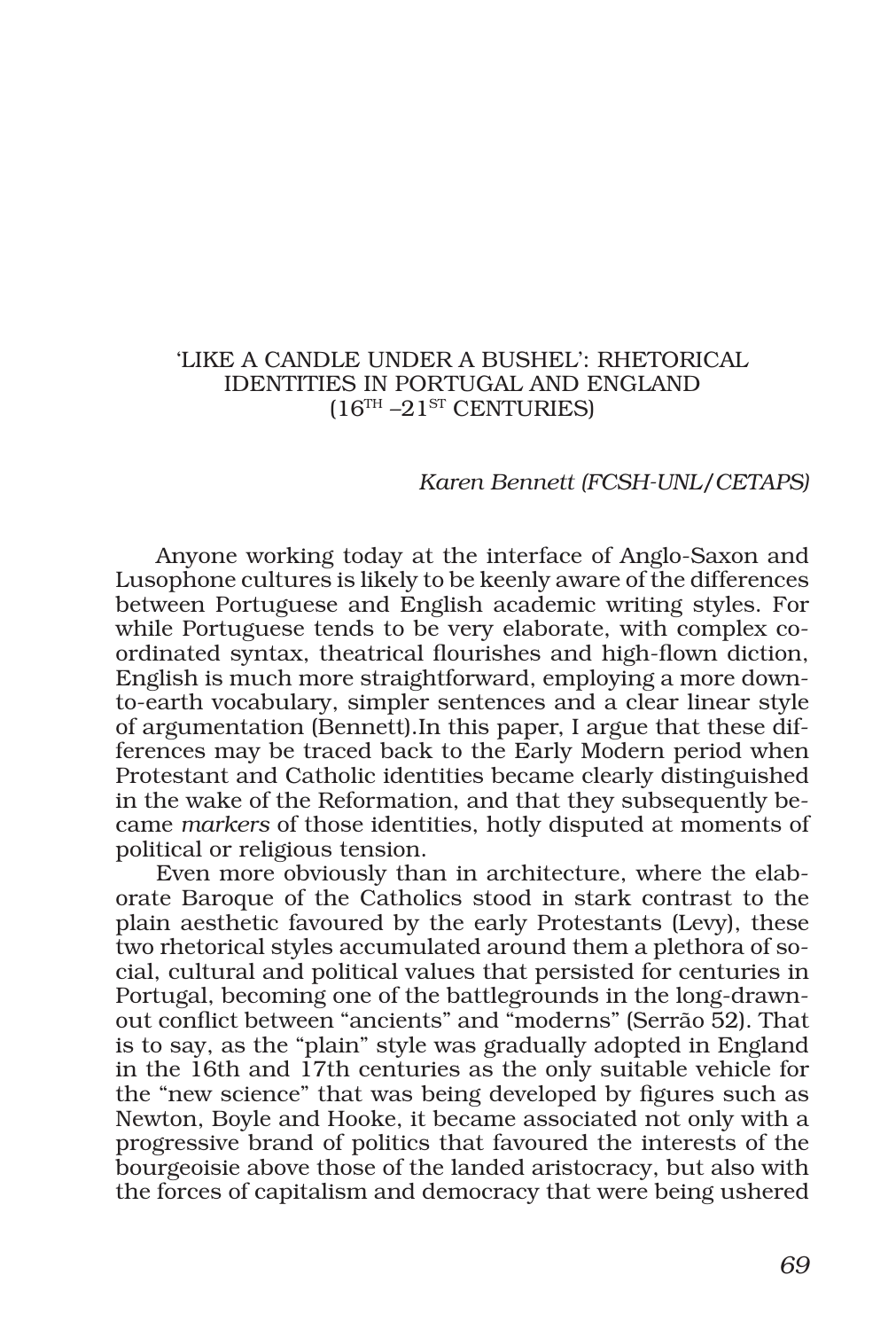in at the same time (Hill; Weber; Tawney). Over the coming centuries, religious and political leaders in the Catholic world showed their distaste for these developments by proscribing authors and ideologies associated with this progressive current and reinstating traditional epistemologies in their schools and universities. Hence, the elaborate "Ciceronian" style of rhetoric that had fallen out of favour in England with the onset of the scientific revolution remained for centuries the preferred style in Portugal (and indeed, elsewhere in the Catholic world), associated in people's minds with "the virtues of distinction, elegance, nobility and classicism" (Timmermans 214) in direct opposition to the forces of socialism, liberalism and positivism.

This paper examines the historical circumstances that led up to this rhetorical schism, briefly tracing the developments of both English and Portuguese writing styles in their respective cultures. It then looks more closely at four distinct moments in history when these two rhetorical attitudes came into conflict, closing with a brief discussion of the rather different balance of power that exists today.

### 1. Historical Overview

The two styles in question (which, for convenience's sake I shall here term the "traditional" and "modern" styles) have their origins in Classical Rhetoric, which played an important role in both Scholasticism and Humanism, the educational methods that were dominant all over Europe until the 17th century. Both of these philosophies differed from the modern scientific approach in that they believed knowledge to reside exclusively in words; consequently, schooling at pre-university level focused almost exclusively upon the exegesis of authoritative texts and training in the use of language. Indeed, for the humanists, language was a civilizing force, a God-given faculty, which could move men to virtue and bring about good, justice and liberty. Hence, eloquence was cultivated as an educational discipline and literary ideal, and abundant speech was valued as an indication of inner worth − "a magnificent and impressive thing, surging along like a golden river, with thoughts and words pouring out in rich abundance" (Erasmus 638).

Within this tradition, there were three aspects to language that the effective orator needed to consider: *logos*, the referential dimension; *ethos*, the moral dimension; and *pathos*, the emotive aspect. There were also three styles that he could choose from, ranging from the Grand Style, characterised by heightened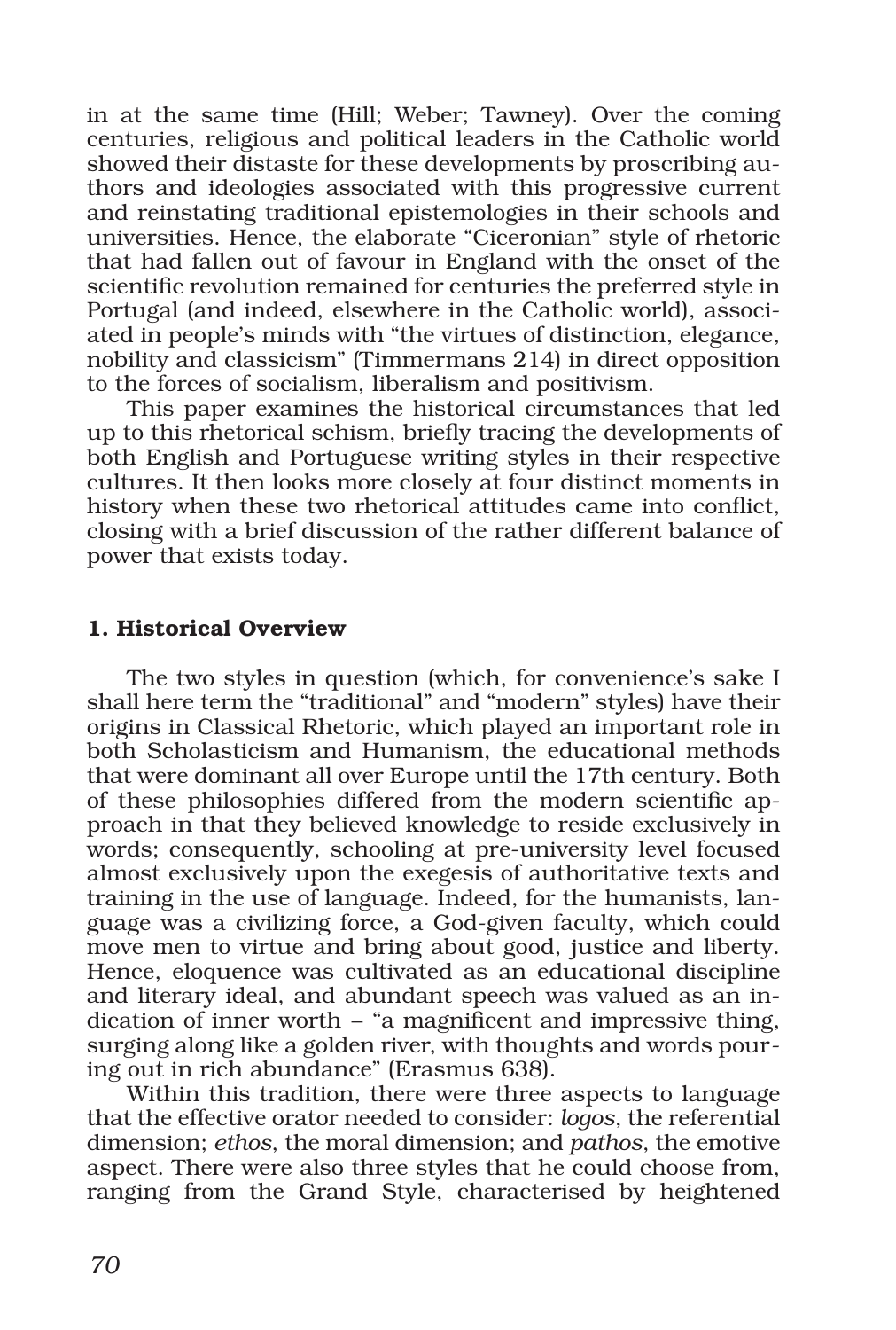emotion, erudite diction and the use of richly ornate figures of speech, to the Plain Style, which was simple, direct and unambiguous, with the Middle Style falling somewhere between the two. A competent orator was expected to have command of all three styles, in order to be able to suit his words to a particular occasion and public.

However, after the Reformation, the Ciceronian grand style began to fall into disrepute in England. It was naturally distrusted by Protestants, who disliked ornamentation and artifice in all realms of life, and its appeal to the emotions began to be condemned as sophistry or unfair manipulation. Moreover, the early scientists, who were themselves Protestants (Merton), required a linguistic tool that was clear and simple, in order to provide a transparent window onto the physical world. Hence, of the three Classical styles, the plain style was gradually reified as the only worthy vehicle of the "truth" (Croll).

An important figure in this process was Francis Bacon who, in his *Advancement of Learning* (1605), attacked the very philosophy of language upon which the rhetorical and scholastic tradition was based, criticizing as "the first distemper of learning" the tendency to "study words, and not matter".

It seems to me that Pygmalion's frenzy is a good emblem or portraiture of this vanity, for words are but the images of matter, and except they have life of reason and invention, to fall in love with them is all one as to fall in love with a picture (3.284).

This was echoed by other men of the age, such as Ben Jonson, Hobbes and Locke, who also called for precision and economy in the use of language, priority to content over form, and the avoidance of fancy terms and "affected obscurities". Then, when the Royal Society was formed in 1660, the plain style was made a prerequisite; Thomas Sprat, in his *History of the Royal Society* (1667), recounts how it specifically rejected "amplifications, digressions, and swelling of style" in favour of "the primitive purity, and shortness, when men delivered so many things, almost in an equal number of words" (113).

It should be pointed out that this was not just a question of linguistic taste. What was taking place here was nothing short of a major epistemological revolution, in which the textbased philosophy of the Scholastics and Humanists was being ousted by another that gave priority to "things" over words. The Scholastic deductive approach was replaced by an inductive one; observation and experimentation were installed as the only reliable methods for gleaning knowledge about the world; and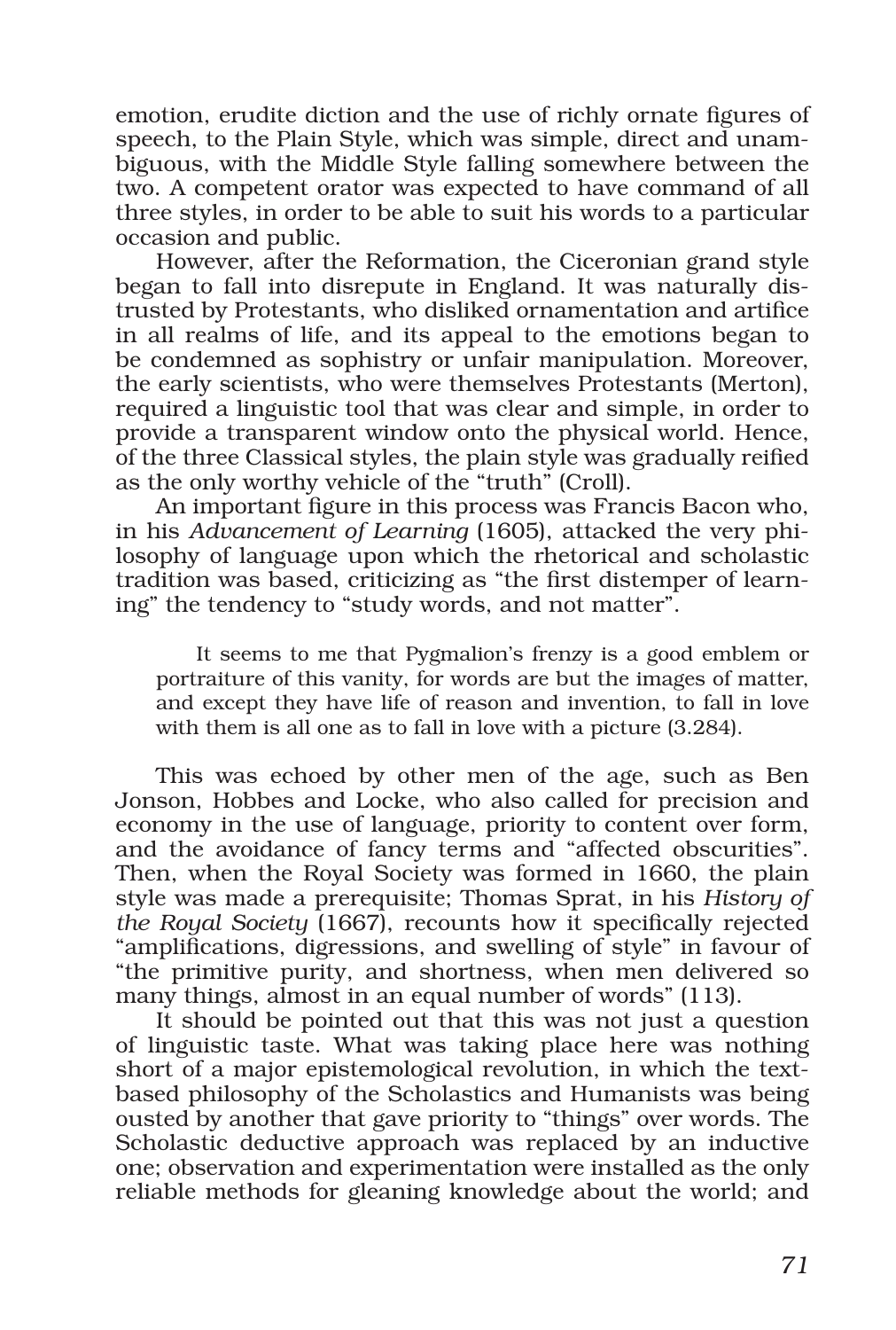(perhaps most importantly for our purposes), the theory of signs that underpinned both Scholasticism and Humanism (Foucault 19-49) gave way to a philosophy of "linguistic realism",1 according to which "truth" could be accessed directly by the use of simple straightforward language that was believed to reflect the way things actually were in reality. The plain style was thus instituted as the only acceptable vehicle for "factual" or objective knowledge, which, over the course of the following centuries, became firmly demarcated from "fictional" or subjective representation. Today, as White (22) has pointed out, proficiency in it is felt to constitute basic literacy in the English-speaking world.

In Portugal, however, Enlightenment values never really took hold, due largely to the power of the Catholic Church supported by a succession of conservative political regimes. Scholasticism was reinstated by the Council of Trent (1545-1563) as the official intellectual method of the Catholic Church, and implemented by the Society of Jesus throughout their extensive network of educational establishments; and as a result, classical rhetoric retained an important role in the *curriculum* long after it had been abandoned in England. As the Jesuits' goal was above all to impress and seduce, it was the elaborate Ciceronian style, with its emphasis upon pathos and beauty, that was favoured (Timmermans 123; Levy 46; Conley 152-157). It is not surprising, therefore, that this style should have become associated with the conservative ideology promoted by the Catholic Church and by social factions committed to preserving the *status quo* against the forces of change that were causing such upheavals elsewhere in Europe.

Over the coming centuries, these rhetorical identities came into conflict on a number of occasions. As we shall see, they were initially associated primarily with religious denomination, but later acquired broader political and ideological implications in the context of the Enlightenment and Catholic Counter-Enlightenment.

# 2. The Haddon/Osorius Controversy (1562)

By the middle of the 16th century, connections were already being made between rhetorical style and religious identity. When the Portuguese bishop, Jerónimo Osório, wrote to the

<sup>&</sup>lt;sup>1</sup> This is defined by Michael Dummett as "the belief that statements (...) possess an objective truth-value independent of our means of knowing it" (146).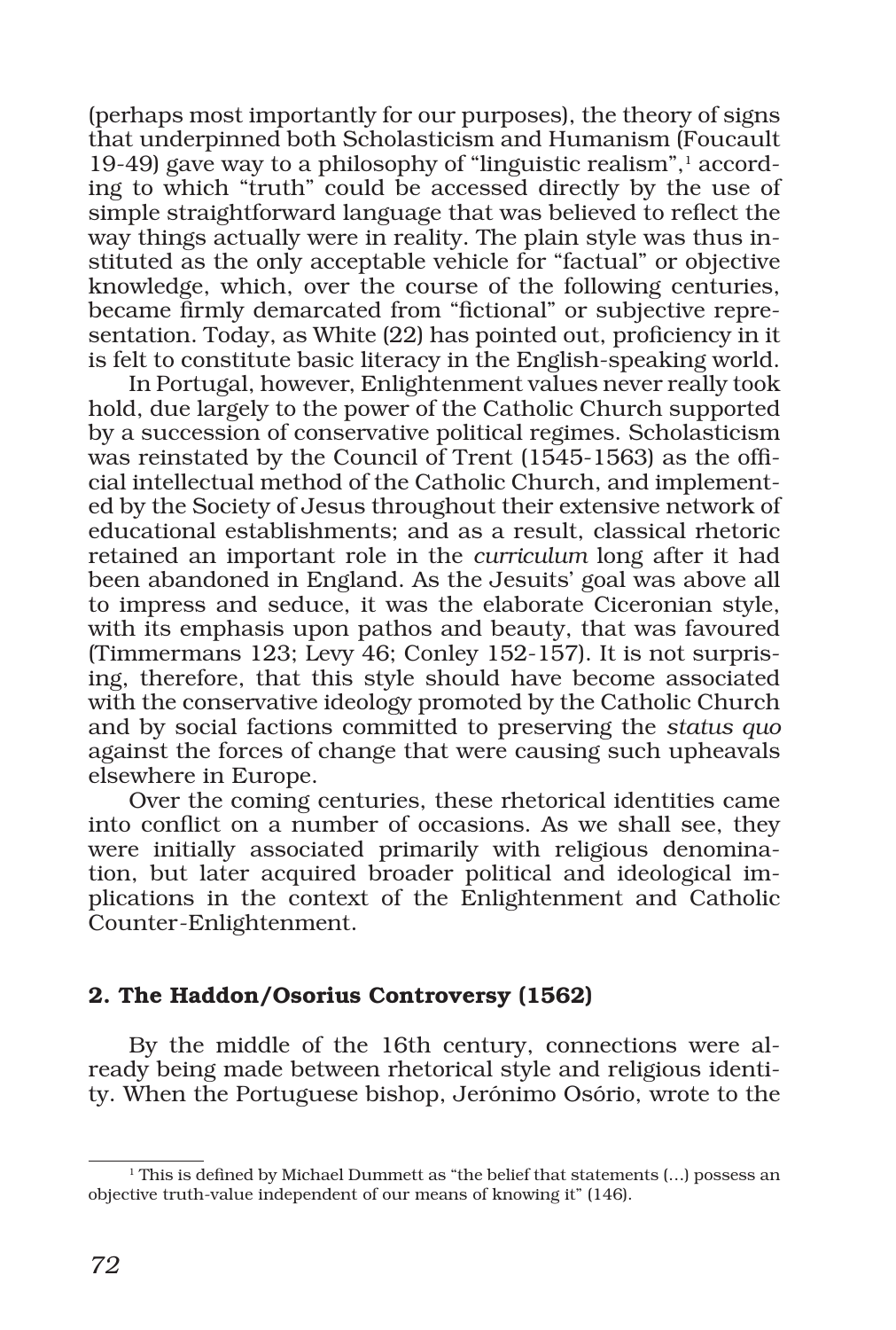recently-crowned Queen Elizabeth of England in 1562 urging her to return to the Catholic fold, his richly ornate style (which had earned him the epithet of "the Portuguese Cicero") became the target of satirical attack from Protestant opponents. Indeed, Bacon, in the *Advancement of Learning*, predictably included Osorius on his list of men who "hunt more after words than matter".2

Following the publication of the epistle to the Queen, a controversy arose between Osorius and the distinguished English Latinist Walter Haddon (1516-1572) that to some extent served as the prototype for subsequent contentions. As Osorius' attack on the English Reformation was rhetorical rather than theological (Ryan 143), Haddon, who was regarded as the best Latin orator, poet and epistolist of his generation, was selected by the English court to respond to the letter. Thus, with the honour of the nation to defend, Haddon set about demolishing Osorius' argument point by point (Ryan 145-147).

Particularly interesting in the light of later developments in both English and Portuguese discourse was Haddon's criticism that Osorius does not present any evidence to support his charges, but merely attacks with vague generalities. Indeed, Osorius accuses the modern "spoilers" of the church of leading unseemly lives, as well as preaching heretical doctrines; but he does not name a single modern reformer apart from Luther, and gives no indication of any familiarity with specifically English aspects of the Reformation (Ryan 146, 154 note 13). Haddon, for his part, takes care to support his own reply with references to specific historical figures (Ryan 146). Thus, we have here an early manifestation of a feature that continues to distinguish the two discourses today, namely the taste for abstract generalization typical of the "traditional" style, *versus* the insistence that assertions be supported by concrete evidence of particular instances in the "modern" style.

The reception that these two texts received outside England offers some insight into the cultural climate of the time. While Osorius' letter enjoyed great popularity on the Continent, becoming the "rage of Paris" (Ryan 143), Haddon's reply seems to have had very little circulation (Ryan 149). Nevertheless, the controversy attracted sufficient attention in learned circles for others to enter the fray, with the focus inevitably falling upon the quality of the prose rather than the content of the argument.

<sup>&</sup>lt;sup>2</sup> "Then grew the flowing and watery vein of Osorius, the Portugal bishop, to be in price" (Bk. I.iv.ii).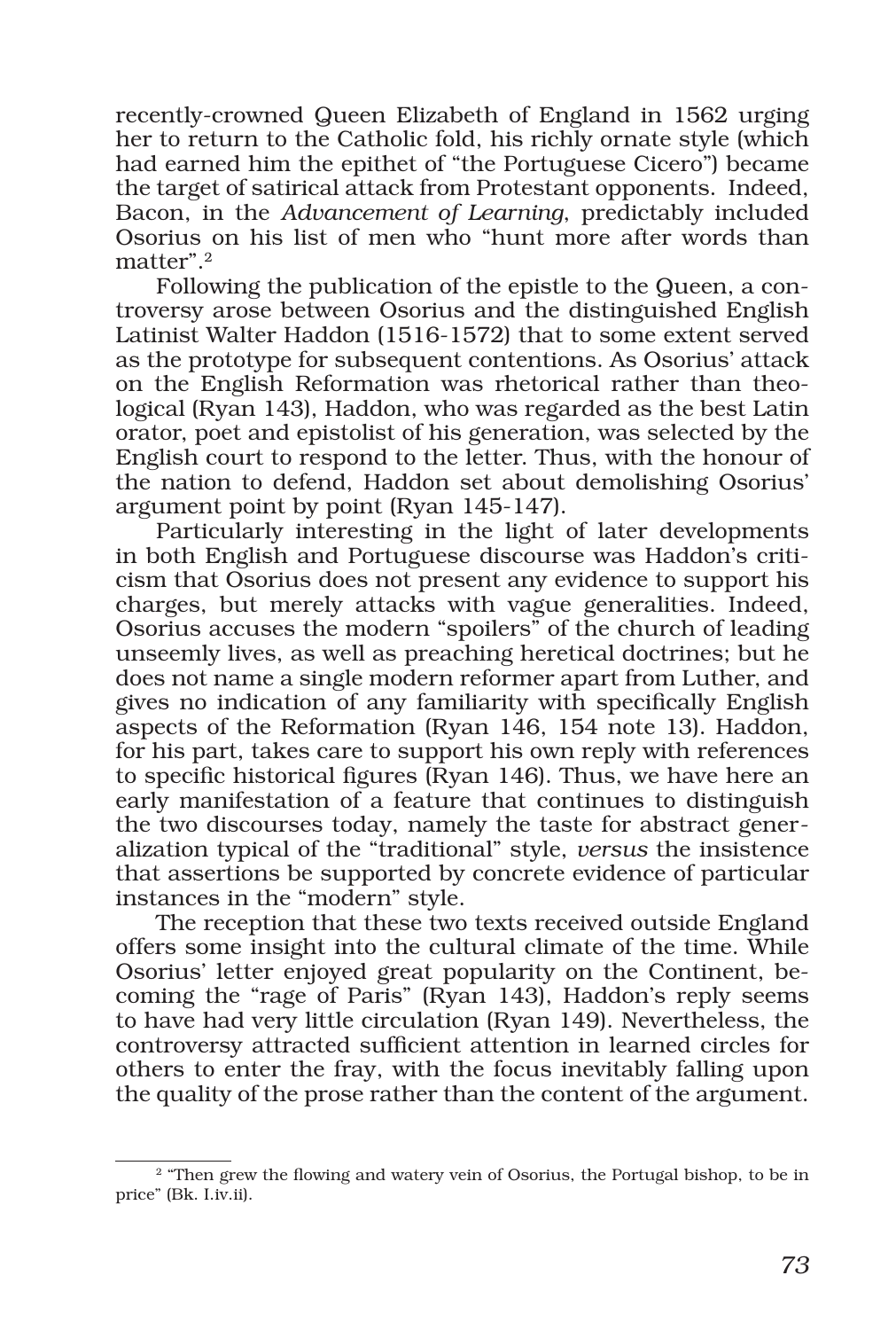For example, the English Catholic Richard Shacklock described Haddon as "a candle vnder a bushell" compared "to the glistryng stares, whiche are this day in the Catholike church, and namely to Osorius, against whome he setteth hymselfe"(Shacklock 4, cit. Ryan 149)

Unfortunately, the fact that Osorius was writing in Latin means that we cannot readily compare his discourse with what is produced in Portuguese today. However, it is clear from the terms of the above controversy that a florid ornate style was already becoming a marker of Catholic identity. Over the next few centuries, this would become more pronounced, chiefly due to the remarkable influence of the Jesuits, who were fast becoming the most powerful educational force in the Catholic world.

# 3. Luís António de Verney and the Jesuits (1751)

By the mid 18th century, the Society of Jesus had numerous colleges, seminaries and lower schools in Portugal, and Rhetoric, as a discipline, was a staple part of its *curriculum*. However, resentment was now beginning to grow against the order, which had become extraordinarily rich and powerful. Amongst its various critics were the *estrangeirados*, a heterogeneous network of Portuguese intellectuals that lived and studied abroad, but who nevertheless used the knowledge acquired there for the modernization of Portugal (Carneiro *et al*.). One of the most influential of these was Luís António Verney, an Oratorian friar based in Rome, whose *Verdadeiro Método de Estudar* is often credited with providing the theoretical impetus for the educational reforms implemented by the Marquis of Pombal between 1759 and 1772 (Marques 377).

This work, published clandestinely in Lisbon in 1751, and dedicated, ironically, to the Jesuits, consisted of 16 letters, supposedly addressed to a Professor of the University of Coimbra. The letters criticised Portuguese practice in a wide range of areas, including education, the use of Portuguese and Latin, science, medicine, philosophy, law and rhetoric. Not surprisingly, this earned the author the wrath of the Jesuits, to the extent that there were calls for an *auto-de-fé* for him and his works (Ferreira 16-18).

Verney advocated replacing the verbalism of the Scholastics with more modern scientific methods, and often does so in terms not unlike those used by Bacon and the other representatives of the "New Philosophy" in England: "Este é o comum vício dos Aristotélicos: toda a sua Física é mistério; são altíssimas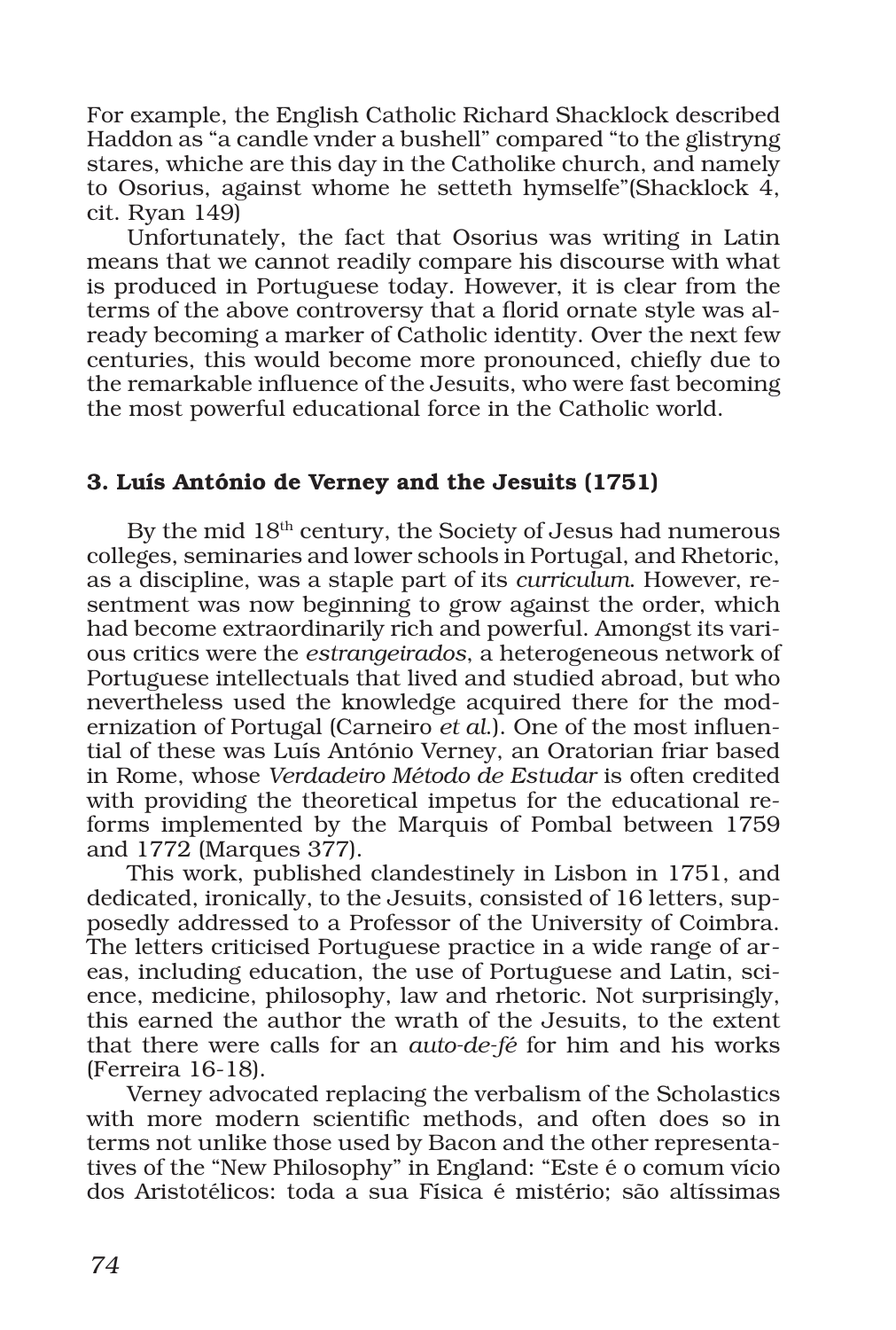contemplações, cobertas com o véu de palavras pouco comuns e fora do significado usual."(173)

As for historiography, this, he claimed, should employ a concise linear style uninterrupted by the kinds of ornamental digressions that so delighted orators of the age.

O estilo da história pede clareza e brevidade: aquela, para explicar todos os acidentes da matéria; esta, para que – sem longas frases, que suspendem a atenção – descreva as coisas que deve, com um fio de discurso continuado e sem ser interrompido com aqueles movimentos que constituem o orador. (123)

However, Verney was not attempting to do away with Rhetoric altogether, as had happened in England. Rather, he wanted to return it to the kind of purity it had had under the early Christian humanists, before it became sullied by the manipulations of the Jesuits. He denounces affectation, insisting that figures and tropes "should be used at the right time and place, when the discourse requires (…)." "Há-de haver proporção, eleição, disposição, ou seja no discurso familiar, ou na história, ou na cadeira. Este é o grande segredo de falar bem…" (100).

Nor does he reject the Ciceronian grand style outright. On the contrary, he devotes a considerable amount of space discussing how it may be used appropriately, so that the orator does not degenerate into a quixotic figure, verbally tilting at windmills  $(110-118)$ .

Many of Verney's recommendations concerning the teaching of science were effectively put into practice in the second half of the  $18<sup>th</sup>$  century during the Marquis of Pombal's sweeping reforms, when the Jesuits were expelled, their textbooks and teaching methods banned, and the University of Coimbra completely overhauled. However, Portugal's brief Enlightenment did not last for long. When King Joseph died in 1777, Pombal was deposed and a new group took over the reins of power (Marques 394-5). It would take another couple of centuries before the plain style and the ideology that accompanied it would truly come into the ascendancy again.

# 4. The Coimbra Question (1865)

If anything, the tensions that we have been tracing in this article became even more pronounced in the 19th century, as rhetorical style became a way of distinguishing traditionalists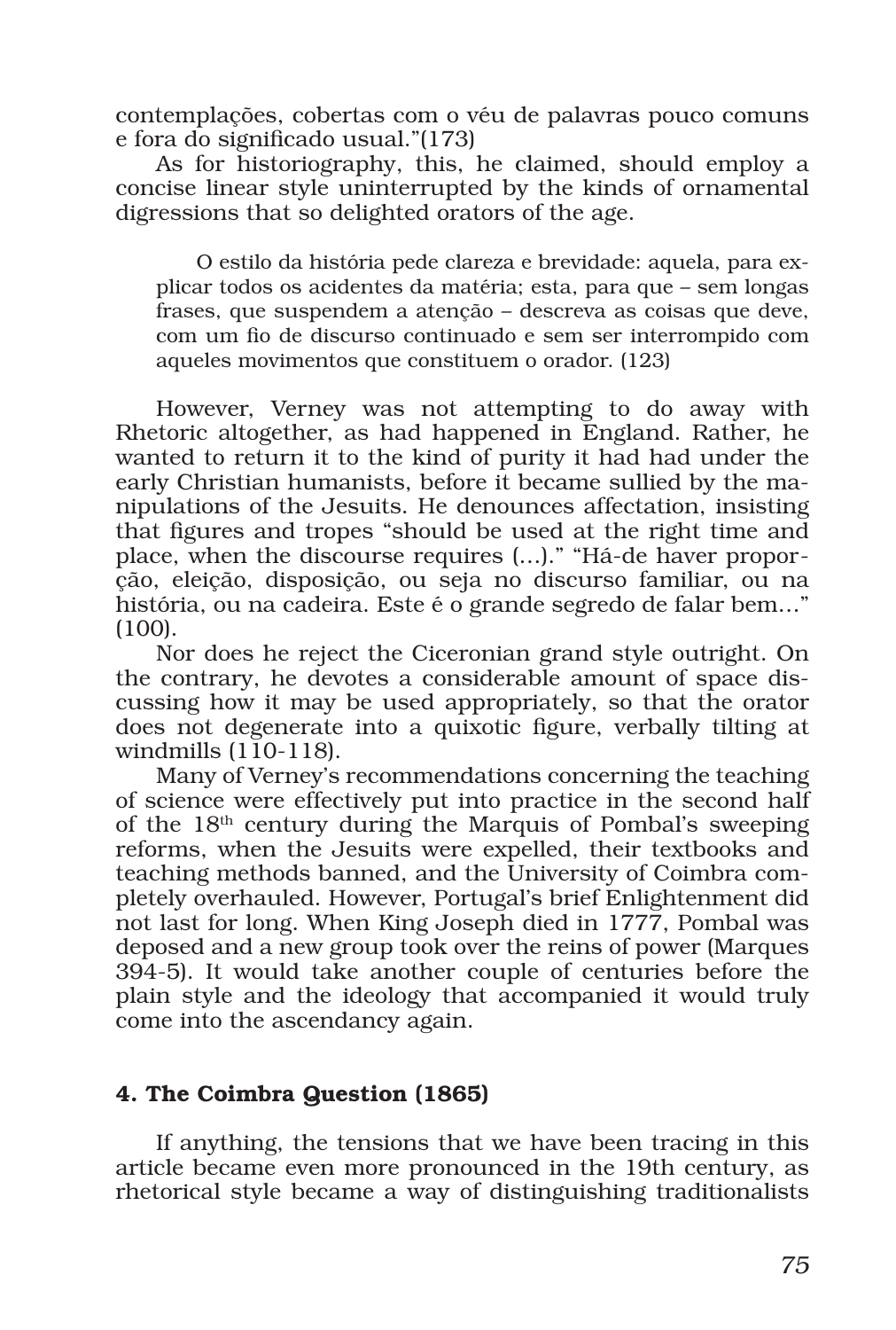from progressives in the bitter conflicts that swept through Portugal at this time.<sup>3</sup> On the conservative side, classical rhetoric underwent something of a revival in the early part of the century, largely in reaction to the excesses of the French Revolution and the Napoleonic conquests, and represented a manifestation of nostalgia for conservative Catholic values (Timmermans 214). However, Liberalism was also growing in force, attracting forward-looking intellectuals (Marques 453) that generally favoured a style of discourse that was clear, transparent and democratic, in keeping with their ideals, and for which readymade models were available in the texts that managed to make their way into the country from abroad via the network of *estrangeirados* (Carneiro *et al.* 2000).

These two rhetorical identities once more came into conflict in 1864-5 in the famous controversy known as the "Coimbra Question", between the conservative educator, António Feliciano de Castilho, and the group that were to become famous as the "1870 generation" led by Antero de Quental. After Castilho had criticised members of the "Coimbra school" in a postface to the *Poema da Mocidade* by Pinheiro Chagas, Antero de Quental responded vehemently with a leaflet entitled *Bom Senso e Bom Gosto*, which overtly challenged the canonised tastes of his day. Presenting himself as an unknown outsider with nothing to lose (3), Antero accused Castilho of attacking the group because of their intellectual independence and irreverence towards established figures such as himself (5). Like Bacon and Verney before him, he criticised "those that worship *words*, which enthral the masses, and despise *ideas*, which are difficult and do not sparkle" (9); Castilho's own critical writings, he claimed, "contain no ideas – though enough words to fill a synonym dictionary" (14, translated by me).

Castilho's pompous style may be illustrated by the following extract from the prologue to his "Method for the Teaching of Reading and Writing".

Os espíritos elevados, que são, conjuntamente com as circunstâncias e o acaso, a quem se devem em geral, nas artes as invenções; nas ciências, os descobrimentos; os espíritos sublimes, arrojam-se às conquistas longínquas, desdenham as pequenezes subjacentes; só se comprazem nas esferas superiores, para além

<sup>&</sup>lt;sup>3</sup> In the first part of the century, this took the form of a struggle between absolutists and liberals, with the protagonists mutating into monarchists and republicans in the second (Marques 446-518).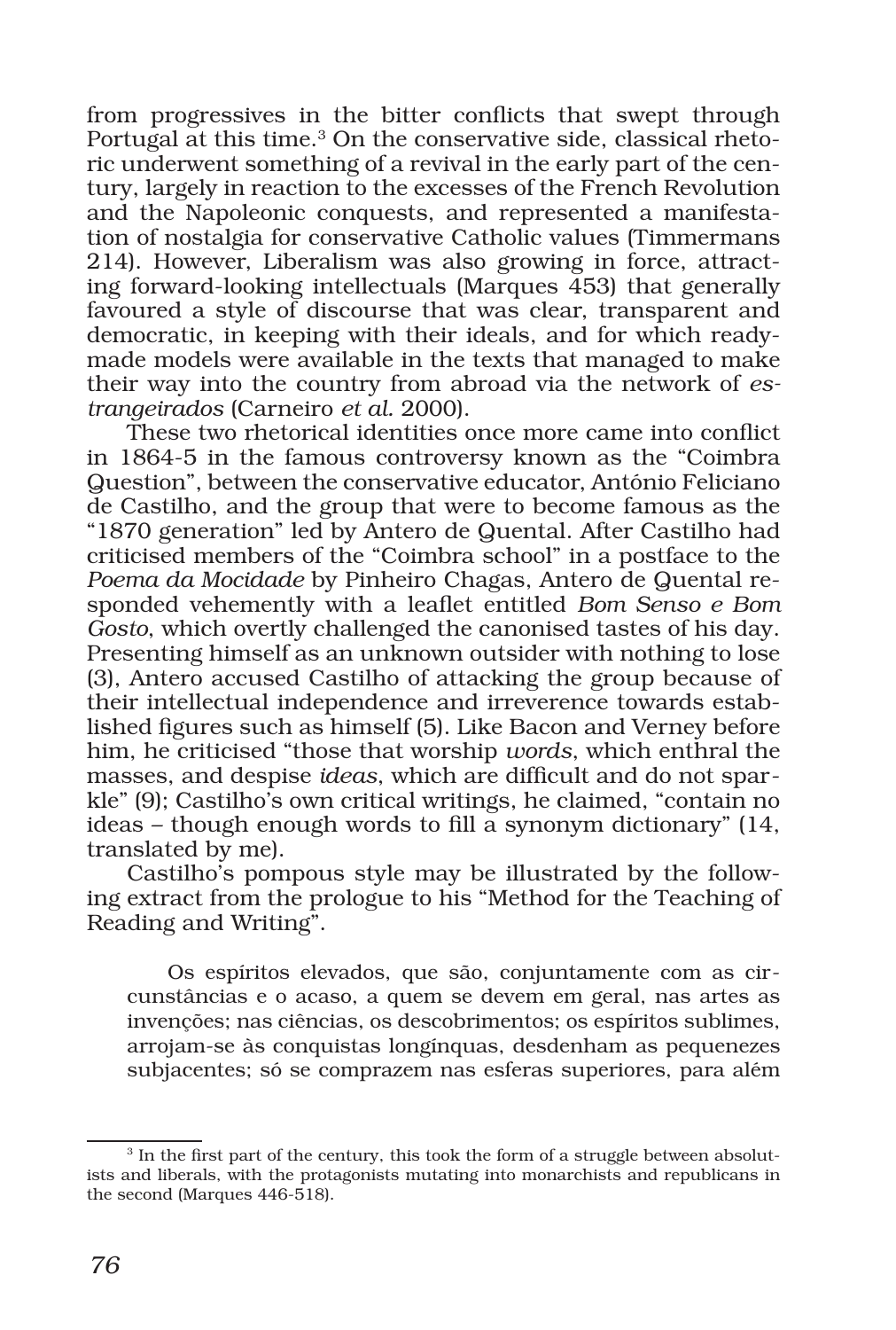do experimentado e do conhecido. O génio que pesa e mede os astros quase imperceptíveis pelos abismos do céu, a distâncias que pareciam incomensuráveis, que de vezes não deixa passar sem os perceber os elementos e sucessos da vida trivial, que em torno dele se revolvem. (xlii-xliii)

This passage cannot be rendered meaningfully in English without radical structural reformulation. Not only does it represent a lengthy detour from the main argument, apparently included as a rhetorical flourish rather than for any important information that it might bring to bear, the prose itself breaks all the rules of English academic discourse. The lexis is erudite and abstract, and the syntax (with the exception of the first sentence) is convoluted, complicated by inversions, apposition and subordination. Particularly noteworthy is the last sentence, which does not have a finite verb, but rather four relative clauses piled one on top of the other.

Antero's own style, and the political tendency underpinning it, may be illustrated in a lecture that he presented in the Lisbon Casino in 1871, entitled *Causas da Decadência dos Povos Peninsulares*. This was the first in a series of talks organised by the "1870 generation" known as the "Democratic Conferences", designed to provide a platform for their ideas on social, moral and political change, and raise public awareness of issues that were shaking Europe at the time. The passage in which Antero first expounds his argument concerning the economic, political and cultural decline of Spain and Portugal is interesting not only for its content but for its style of discourse.

Ora esses fenómenos capitais são três, e de três espécies: um moral, outro político, outro económico. O primeiro é a transformação de catolicismo, pelo concílio de Trento. O segundo, o estabelecimento de absolutismo, pela ruína das liberdades locais. O terceiro, o desenvolvimento das conquistas longinquas. (...) esses fenómenos eram exactamente o oposto dos três factos capitais, que se davam nas nações que lá fora cresciam, se moralizavam, se faziam inteligentes, ricas, poderosas, e tomavam a dianteira da civilização. Aqueles três factos civilizadores foram a liberdade moral, conquistada pela Reforma ou pela filosofia; a elevação da classe média, instrumento do progresso nas sociedades modernas, e directora dos reis, até ao dia que os destronou; a indústria, finalmente, verdadeiro fundamento do mundo actual, que veio dar às nações uma concepção nova do Direito, substituindo o trabalho à força, e o comércio à guerra de conquista (30-31).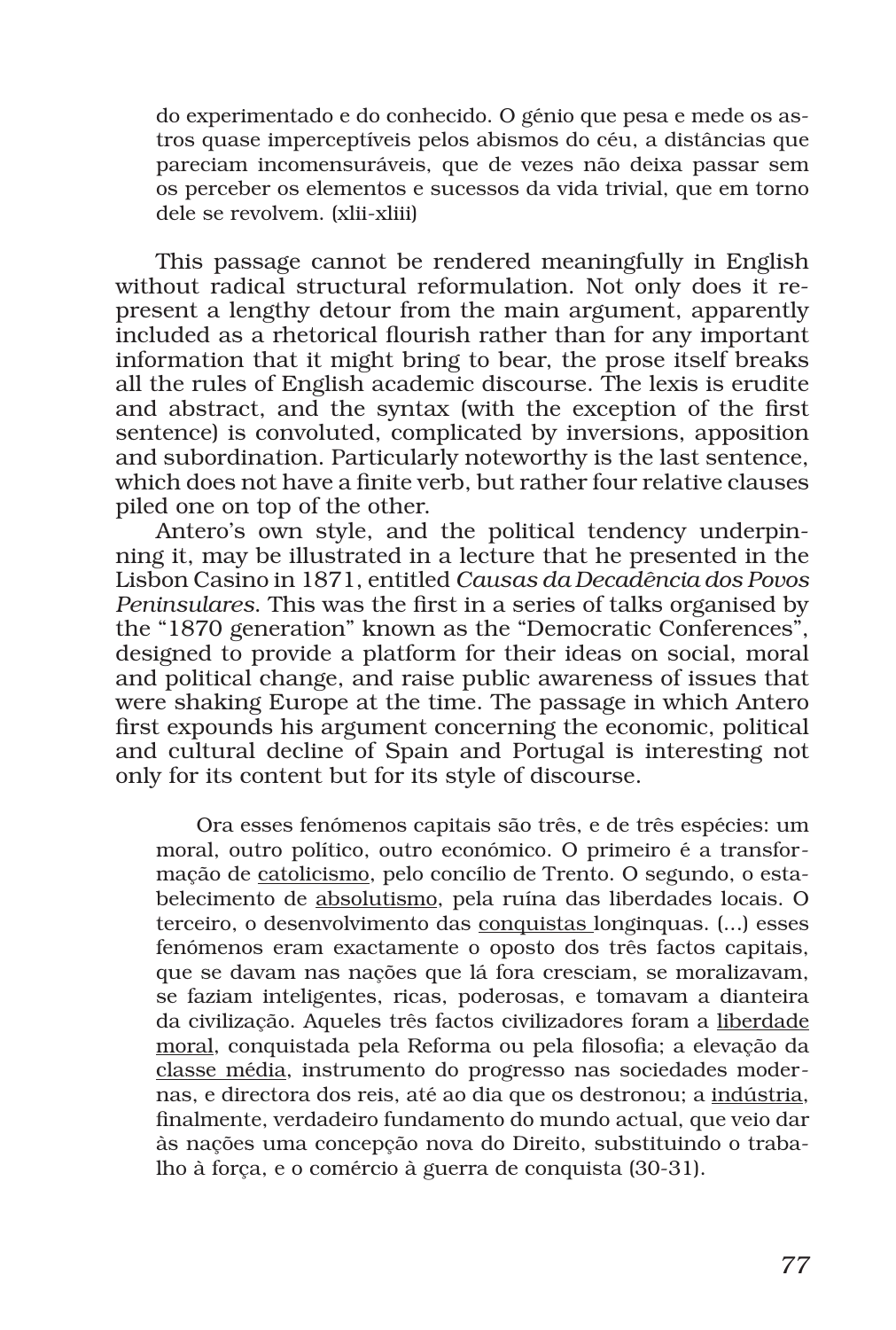Despite having been written over 140 years ago, this prose scarcely differs from the kind of the discourse that is today in the English-speaking world: there is a clear topic sentence in which he summarizes his main points, which are then subsequently developed, firstly as simple sentences within the paragraph, and then as entire sections within the text as a whole. His sentences are clear and concise, with no extraneous ornament or elaboration, and the lexis is used denotatively.

This would seem to illustrate better than anything the connection between prose style and political inclination. However, as with Verney, we should beware of drawing any simplistic analogies between the progressive camp in Portugal and the positivistic/utilitarian ideology that was in the ascendancy in England. Antero de Quental was by no means relinquishing the humanistic paradigm for the scientific one. On the contrary, in his later essay, *Tendências Gerais da Filosofia na Segunda Metade do Séc. XIX*4, he specifically criticises the "icy fatalism that science breathes into the heart of man" ("o gélido fatalismo soprado pela ciência sobre o coração do homem"), situating himself firmly within the Continental tradition of philosophical idealism in direct opposition to the materialistic or mechanistic worldview perpetrated by Cartesianism and Newtonian science (Saraiva and Lopes 863).

This suggests that the values and ideologies clustering around these rhetorical identities are not quite as polarised as it might seem at first sight. On the contrary, both Verney and Antero seem to be proposing some kind of gentle reform process for Portugal, involving the retention of some aspects of the traditional mindset while changing others. This, however, was not the case in the final situation that I am going describe, in which the challenge to the conservative camp was issued in terms so intransigent that a radical response was inevitable.

# 5. Sílvio Lima *vs.* Cardinal Cerejeira (1930)

After the brief experiment at democracy that was the First Republic in the early  $20<sup>th</sup>$  century, conservative forces once more returned to power in Portugal with the coup that led to the implementation of the dictatorship, known as the *Estado Novo*. The ideology that underpinned this regime was nationalistic,

<sup>4</sup> First published in 1890 in the *Revista de Portugal*, vol II.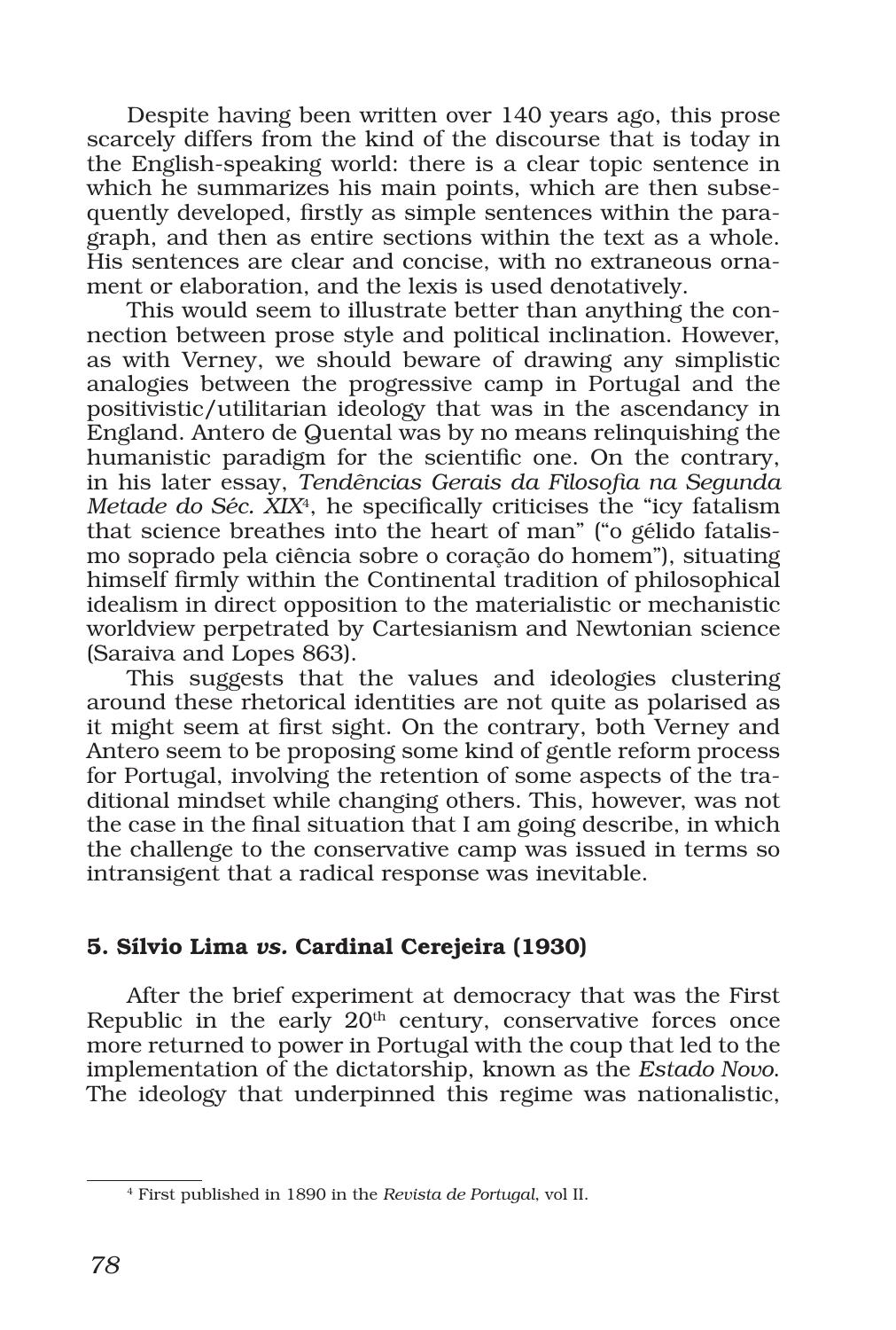authoritarian and corporativist, and deeply rooted in traditional Catholic values, which had profound consequences upon academic production. Indeed, teachers at all levels of the education system that threatened the Catholic national identity with secular, republican or democratic ideas were subjected to severe controls (Torgal 73), and many opted for voluntary exile rather than face persecution (Marques 656).

The state was also highly critical of modern science, a position that probably emanated from Pope Pius X (1903-14), who suppressed any reconciliation between Catholic teaching and modern knowledge. In Portugal, the most important proponent of these ideas was the priest Manuel Gonçalves Cerejeira, whose famous work, *A Igreja e o Pensamento Contemporâneo*, affirmed the primacy of faith over reason, arguing that science was unable to explain reality in its full immensity or satisfy men's profoundest needs.

The Preface to Cerejeira's text, as might be expected, is a classic example of the "traditional" style of discourse, which, as we have seen, has been consistently associated with conservative Catholic positions since the 16th century. References to Horace and a Latin quotation situate the work within the traditional humanities paradigm; while the elevated diction and complex syntax confer pomp and dignity.

Embora contra o prudente preceito horaciano, que manda durmam nove anos, fechados na discreta gaveta, os mal sazonados produtos do espírito, saem agora à luz da publicidade estes ensaios, que foram há mais de um ano o objecto de algumas conferências por aí realizadas.

Para não desdizer de todo em todo ao velho Horácio, aqui se confessa que contudo sofreram, com alguma demora de publicação, ligeiro trabalho de lima sobre a primeira redacção, consoante aquele seu dito:

«limaelabor et mora» (vii).

Although this pompous tone is not sustained consistently throughout the whole work, there are plenty of convoluted sentences, such as the following, characterised by constant deferral of the main information and a marked use of subordination, realised chiefly through participle phrases (*gerúndios*) and relative clauses:

Examinando os objectos que os sentidos e a consciência nos apresentam, o espírito humano não se limita a determinar as suas propriedades e relações – o que faz a Sciência; mas, reconhecendo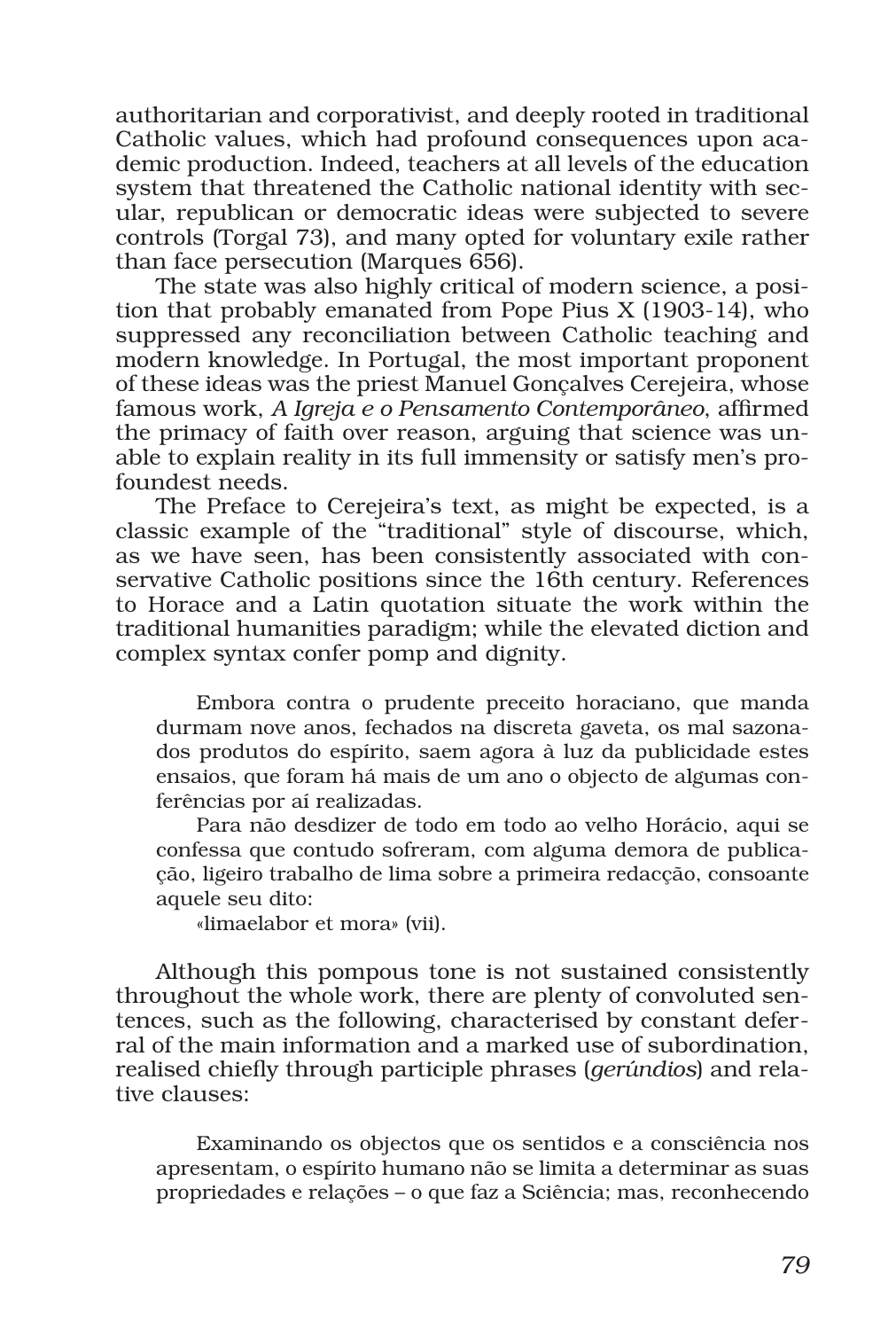que eles não têm em si a sua razão de ser, por uma necessidade tão viva, ou melhor, mais viva que a primeira, procura explicá-los, determinar a sua origem, natureza e fim, referindo-os às suas razões últimas – objecto da Metafísica; elevando-se assim até Deus, entra em relações com Ele pela Religião, relações que são estabelecidas pelo próprio Deus – na Revelação Cristã (11-12).

This, then, is an excellent example of the conventional association between the "traditional" rhetorical style and the conservative religious-political identity that we have already seen in other periods of Portugal's history.

The work was a great success, running to various editions. However, in 1930, it was openly challenged by a young lecturer from the Department of Historical and Philosophical Studies, Sílvio Lima, in his *Notas Críticas ao Livro do Sr. Cardeal Cerejeira "A Igreja e o Pensamento Contemporâneo"*. In this controversy, the two epistemologies whose fortunes we have been tracing throughout this article came head to head in a dramatic fashion, revealing the ultimate incommensurability of the two paradigms.

Lima's critique of Cerejeira was an attempt to apply the kind of reasoning used in modern scientific discourse to a text that was designed primarily to appeal to the "soul". Asserting the primacy of "facts" over dogma, Lima explains that a laboratory analysis of the host used in the sacrament of the Eucharist would reveal it to be mere unleavened bread and that no transubstantiation had taken place (143), while a historical approach to religion could also show that many aspects of the faith were in fact "false" and "anti-historical" (141). Elsewhere, he accuses Cerejeira of "Catholico-centrism" (26-27) and of failing to produce evidence to support his assertions (17-18) − an interesting echo of Haddon's criticism of Osorius.5

Given the intellectual and political naivety of this assault, the results were hardly surprising. Sílvio Lima lost his job, and though reinstated in 1942 with the help of an influential friend, was systematically refused promotion to a professorship until after 1974. The incident, however, serves as a reminder that the truth claims of any knowledge paradigm – and the virtues of the discourse in which it is couched – are only as solid as the power base that sustains them, and that when major shifts occur in the political and economic infrastructure of a given social

<sup>5</sup> For a detailed analysis of the terms and consequences of this controversy, see Gregório (36-63).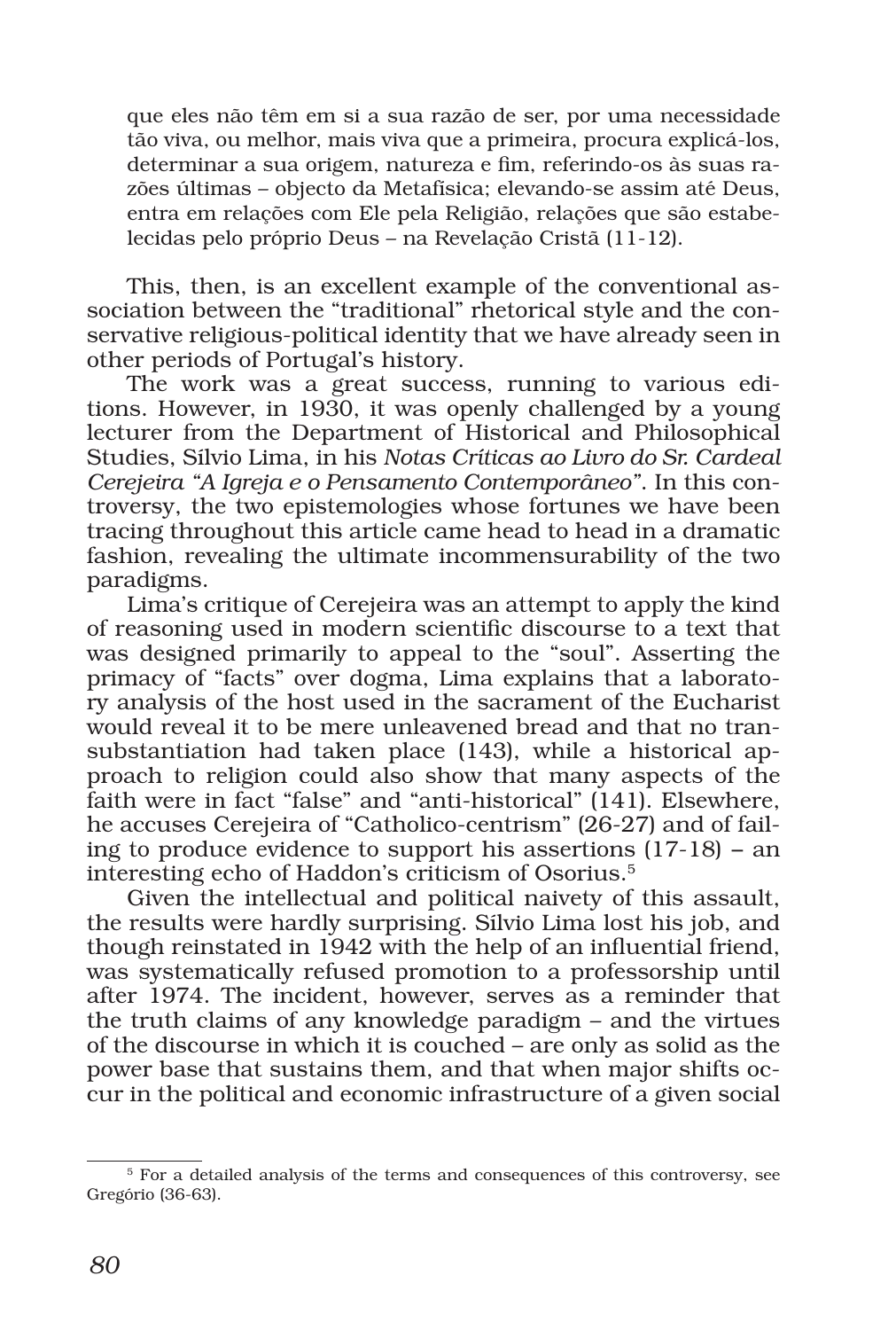system, epistemological and rhetorical shifts are likely to follow.

Indeed, this is what seems to have happened in the 35 or so years since Portugal became a liberal democracy. For, although the plain style of discourse has usually been associated with the values of progress and modernity, in opposition to Catholicbased conservatism of the traditional style, there has recently been a distinct shift in perceptions amongst Portuguese academics, as revealed by a survey of humanities and social science researchers carried out in 2002 and 2008 (Bennett 75-116). That is to say, with English firmly ensconced as the lingua franca at the centre of the world system, there are some that now see the plain style as an imperialistic rather than liberating force, the agent of an alien culture that is colonizing insidiously, intent on obliterating traditional approaches to knowledge. Today, both the "traditional" and the "modern" style are produced in roughly equal measure in Portuguese academia, as was shown by a recent corpus study of Portuguese academic writing across different disciplines and genres (Bennett 27-74). But it is unclear how long this balance will remain. Given the pressure on Portuguese academics to publish internationally, and the relentless march of globalization, it is possible that, in a few years' time, the "traditional" style will have completely disappeared. Irrespective of its virtues or deficiencies as a heuristic tool, or of the values with which it has traditionally been associated, the elimination of this alternative way of construing knowledge will leave the intellectual world immeasurably impoverished.

### WORKS CITED

- Bacon, Francis. *The Advancement of Learning* (1605).Ed. Joseph Devey. New York: P.F. Collier and Son, 1901. Available at: http://oll.libertyfund.org/titles/1433. Accessed 22/7/15.
- Bennett, Karen. *Academic Writing in Portugal I: Discourses in Conflict*. Coimbra: Coimbra University Press, 2011.
- Carneiro, Ana, Ana Simões and Maria Paula Diogo."Enlightenment Science in Portugal: the *Estrangeirados* and their Communication Networks". *Social Studies of Science* 30/4 (2000):591-619.
- Castilho, António Feliciano. *Método Castilho para o Ensino de Ler e Escrever*.2nd Edition. Lisboa: Imprensa Nacional, 1853.
- Cerejeira, D. Manuel Gonçalves. *A Igreja e o Pensamento Contemporâneo*. Coimbra: Coimbra Editora, Ldª. 1924.
- Conley, Thomas. *Rhetoric in the European Tradition*. Chicago and London: University of Chicago Press, 1990.
- Croll, Morris W. *"Attic" and Baroque Prose Styles: the Anti-Ciceronian*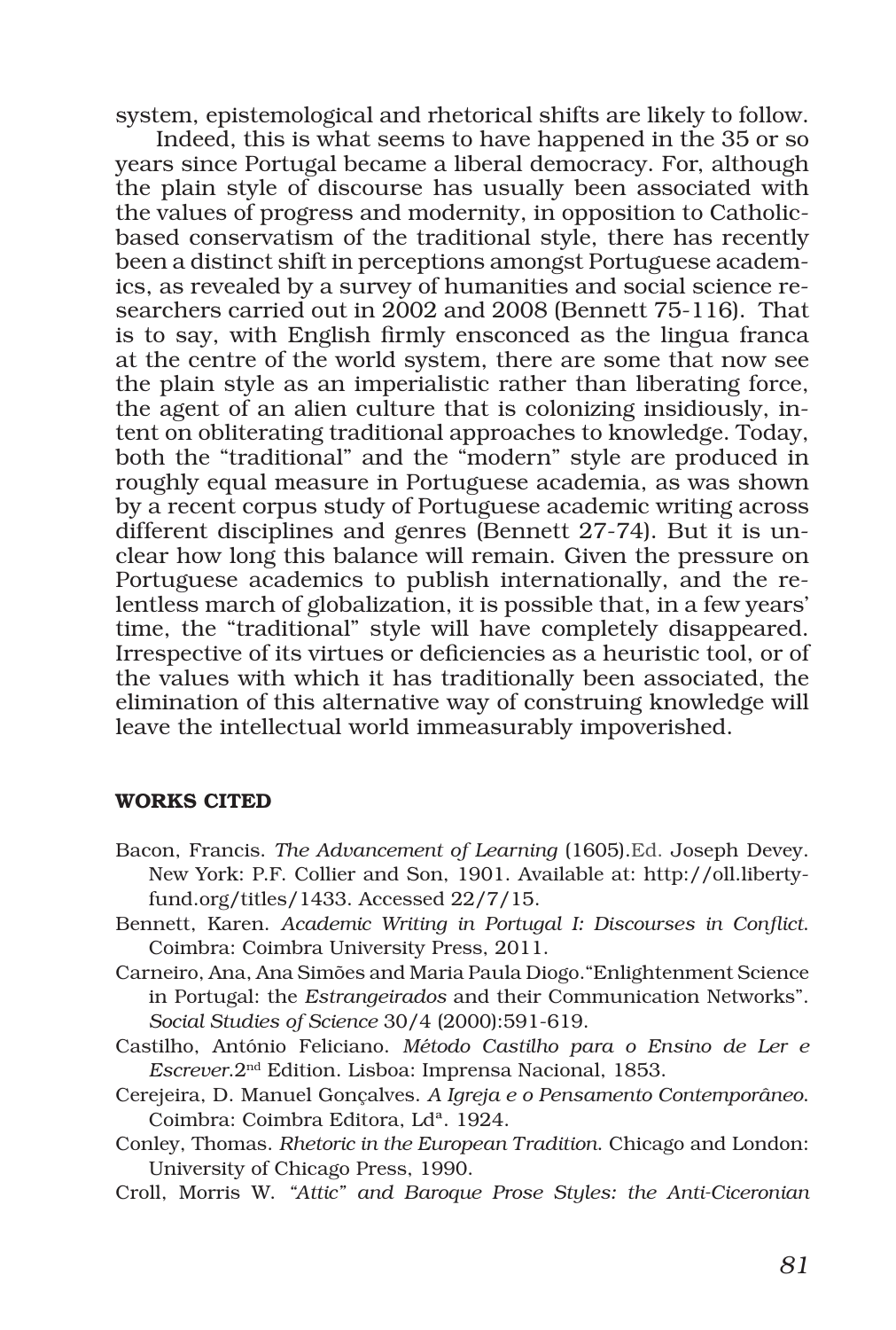*Movement*. New Jersey: Princeton University Press, 1969 (1929).

- Dummett, Michael. *Truth and Other Enigmas*. Cambridge MA: Harvard University Press, 1978.
- Erasmus, Desiderius*. De deplici copia verborum ac rerum*.Trans. B.I. Knott, Collected Works of Erasmus, XXIV (1512). Toronto, Buffalo and London: University of Toronto Press, 1978.
- Ferreira, Joaquim. "Prefácio". *O Verdadeiro Método de Estudar*, Luís António Verney.Porto: Domingos Barreira, 1984 (1943). 7-53.
- Foucault, Michel. *The Order of Things*. London & New York: Routledge, 2002 (1966).
- Gregório, Nídia. "'Subversão' e Repressão na Universidade no Início do Estado Novo: Dois Casos Exemplares." Ed. Luís Reis Torgal. *Ideologia, Cultura e Mentalidade no Estado Novo: Ensaios sobre a Universidade de Coimbra*. Coimbra: Faculdade de Letras, 1992: 22-77.
- Hill, Christopher. *Intellectual Origins of the English Revolution Revisited*. Oxford: Oxford University Press, 1997 (1965).
- Küng, Hans. *The Catholic Church*.Trans. John Bowden. London: Phoenix Press, 2002 (1988).
- Levy, Evonne. *Propaganda and the Jesuit Baroque*. California and London: University of California Press, 2004.
- Lima, Sílvio. *Notas Críticas ao Livro do Sr. Cardeal Cerejeira 'A Igreja e o Pensamento Contemporâneo'*. Coimbra: Livraria Cunha, 1930.
- Marques, A.H. de Oliveira. *Breve História de Portugal*. 2nd ed. Lisboa: Presença, 1996 (1995).
- Merton, Robert. *Science, Technology and Society in Seventeenth-Century England*, New York: Howard Fertig, 2001 (1938).
- Mullett, Michael A. *The Catholic Reformation*. London and New York: Routledge, 1999.
- Osorio, Jerónimo. *A Pearle for a Prince*. Trans. Richard Shacklock. Antwerp: John Latius, 1565.
- Quental, Antero de. *Bom Senso e Bom Gosto*. 3rd edition. Coimbra: Imprensa Literária, 1865.
- --- *Causas da Decadência dos Povos Peninsulares*. Ed. José A. Ribeiro. Lisboa: Ulmeiro, 1987 (1871).
- --- *Tendências Gerais da Filosofia na Segunda Metade do Séc. XIX*. Lisboa: Fundação Calouste Gulbenkian, 1991.
- Ryan, Lawrence. "The Haddon-Osorio Controversy (1563-1583)." *Church History* 22.2 (1953): 142-154.
- Saraiva, António and Oscar Lopes. *História da Literatura Portuguesa*.16th ed. Porto: Porto Editora, [s.d.].
- Serrão, Joel. "Nacionalismo e Cosmopolitanismo, Tradição e Inovação." *Temas de Cultura Portuguesa*. Lisboa: Ática, 1960.49-55.
- Shacklock, Richard. *A Pearle for a Prince* .Antwerp: John Latius, 1564/5.
- Sprat, Thomas. *The History of the Institution, Design and Progress of the Royal Society of London for the Advancement of Experimental*